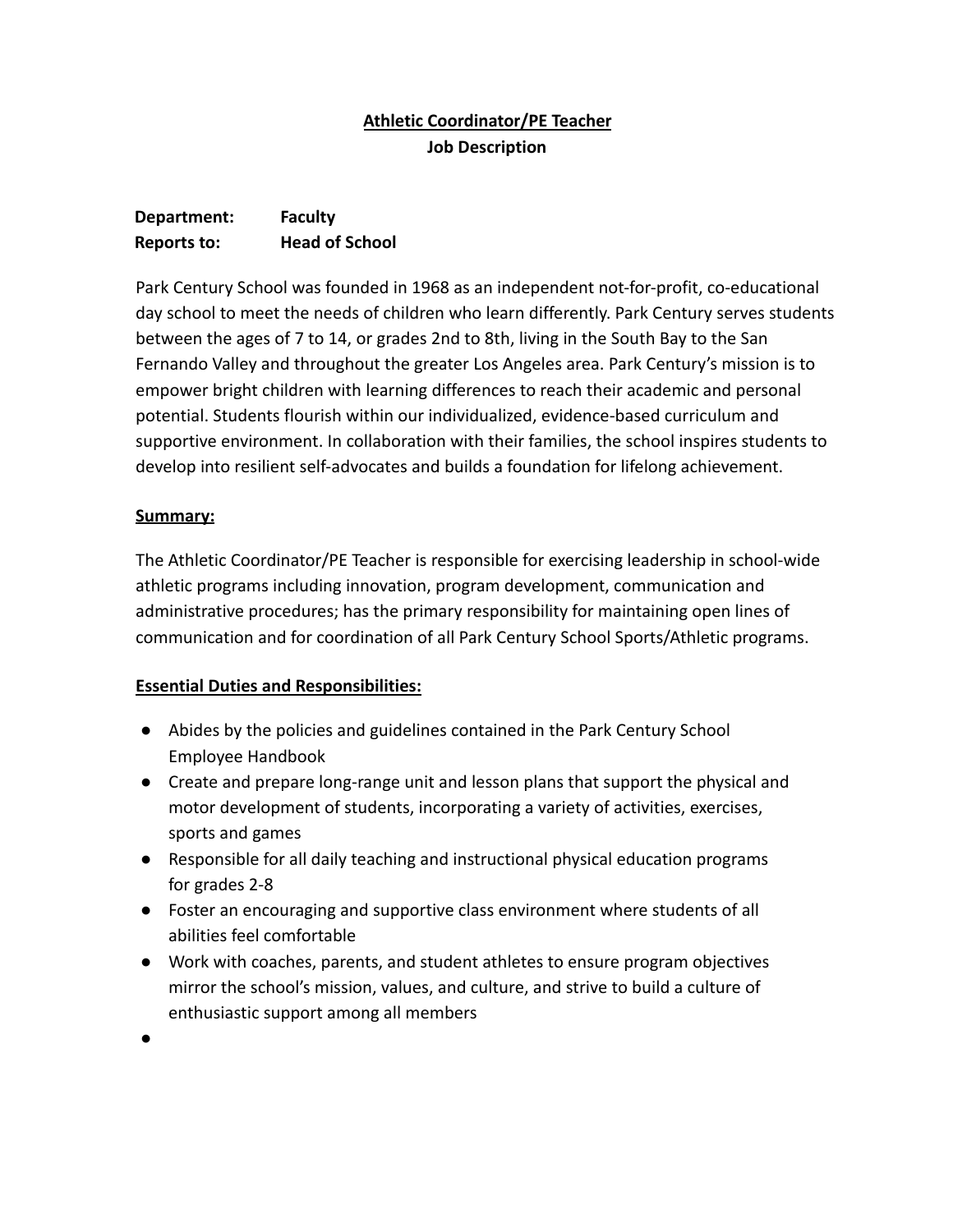- Collaborate with the OT (Occupational Therapy) department to create a differentiated program that meets the needs of individual learners
- Develop guidelines and procedures for the operation of the athletic programs in keeping with league and state requirements and ensure that these guidelines are followed
- Attend weekly faculty meetings
- Coordinate and oversee the recruitment, selection, supervision, evaluation and development of sport and physical education coaches and trainers
- Represent the school in various local athletic associations
- Coordinate gym rental to external schools/community organizations
- Develop and maintain good public relations with parents, alumni, and officials
- Coordinate after school sports teams including coaches, schedules, and transportation
- Assist with accounts payable to include billing for after school athletics
- Ordering, payment, distribution, collection, and inventory of athletic uniforms
- Establish and maintain an effective system for verifying student athletic eligibility
- Responsible for athletic waivers
- Work with the Head of School to plan an effective annual sports budget
- Encourage and maintain proper student and community sportsmanship at all athletic contests
- Oversee all management issues related to successful operations to include but not limited to recordkeeping, athletic schedules, emergency services at games, where necessary, security, control, and supervision when other schools use Park Century School's facilities
- Represent well Park Century School in league matters
- Develop and implement safety, emergency, and injury procedures
- Attend to any additional responsibilities that may be added at the School's discretion

#### **Requirements and Qualifications:**

- Bachelor's degree in related field required, Master's degree preferred
- Experience working with children who have learning differences preferred
- Extensive background in working with school-based athletic programs, including five years of progressive responsibility in working with school, community and other athletic organizations
- Use of technology (excel, google classroom)
- A valid First Aid Certificate, including CPR training
- Excellent verbal and written communications skills
- Demonstrated leadership and facilitative skills
- Ability to innovate and align current programming with best practices in athletics and physical fitness
- ●